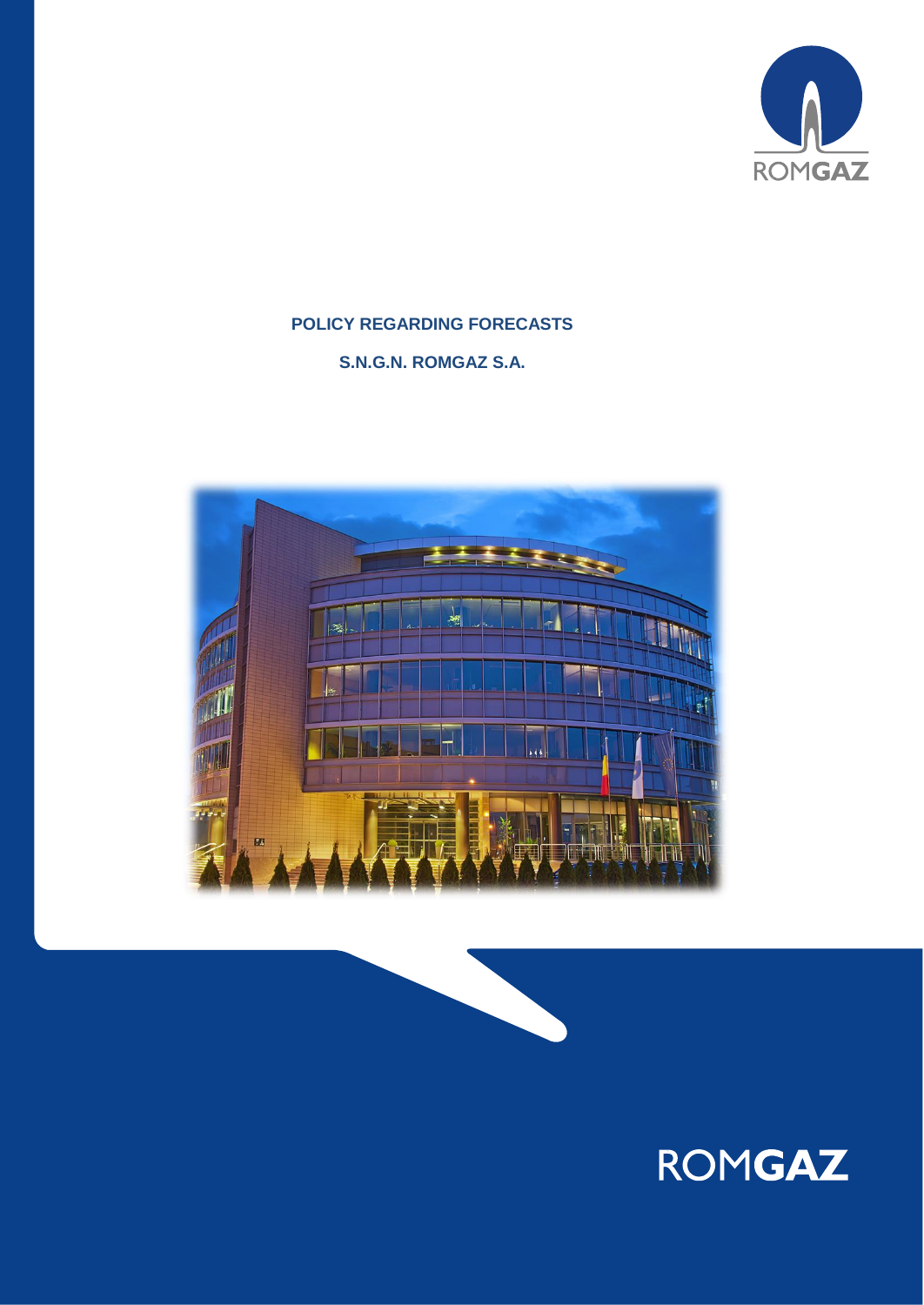

#### **Summary**

| CHAPTER 5. INCLUDING FORECASTS IN THE ANNUAL REPORT OF THE COMPANY5 |  |
|---------------------------------------------------------------------|--|
|                                                                     |  |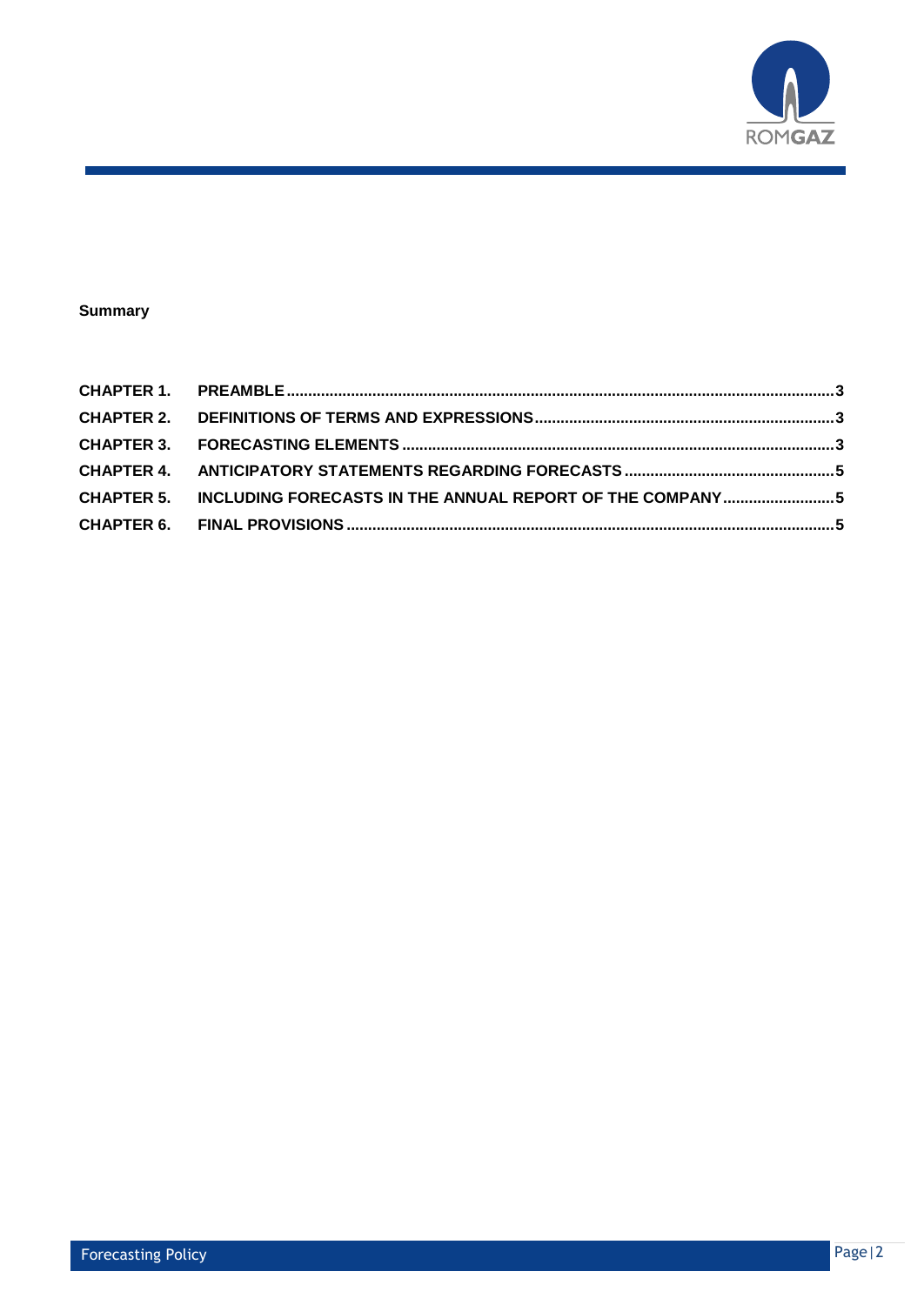

#### <span id="page-2-0"></span>**Chapter 1. Preamble**

Forecasts represent a set of quantified conclusions of certain studies on the global impact of several factors on a future period.

In order to comply with the provisions of Bucharest Stock Exchange Code of Corporate Governance, Romgaz decided to adopt a policy regarding forecasts to be made public.

The scope of this Policy regarding Forecasts consists in establishing a formal framework used by the Company in order to project the indicators in the long and short term. The document contains elements regarding frequency, the period considered and the content of the forecast performed within the company.

## <span id="page-2-1"></span>**Chapter 2. Definitions of Terms and Expressions**

For the purposes of this Policy, the below mentioned terms and expressions shall have the following meanings:

- a) "Articles of Incorporation" Articles of Incorporation of Romgaz<sup>1</sup>;
- b) "**GMS**" The General Meeting of Shareholders
- c) "**BVB**" Bucharest Stock Exchange
- d) "**OMFP No. 2844/2016**" Order No. 2844/2016 on approval of accounting regulations compliant with the International Financial Reporting Standards;
- e) "**corporate governing body**" GMS, the Board of Directors, the director/directors of the Company;
- f) "**the Company's website**" www.romgaz.ro;
- g) "**legal provision/regulation"** any set of legal rules applicable in the field provided by a law published in the Official Gazette of Romania – Part I – a;
- h) "**CNVM Regulation No. 1/2006**" CNVM Regulation No. 1/2006 on issuers of and operations with securities, as amended;
- i) "**Romgaz**" or "**the Company**" Societatea Națională de Gaze Naturale ROMGAZ SA;

#### <span id="page-2-2"></span>**Chapter 3. Forecasting Elements**

According to the provisions of the Articles of Incorporation, the approval of the Company's strategic objectives, the approval of the Governing Plan, as well as the approval of the income and expenditure budget fall within the competence of the GMS, whereas the establishment of the main activity and development directions of the Company fall within the competence of the Board of Directors.

Romgaz operates on the basis of a medium term (4 years) business plan taking into account and being correlated with the Governing Plan of the GMS. The latest business plan was prepared for  $2013 - 2017$ .

The business plan is updated once a year upon approval of the income and expenditure budget.

 $\overline{a}$ 

<sup>1</sup> As published on the Company's website at Investors' Relation/Corporate Governance Section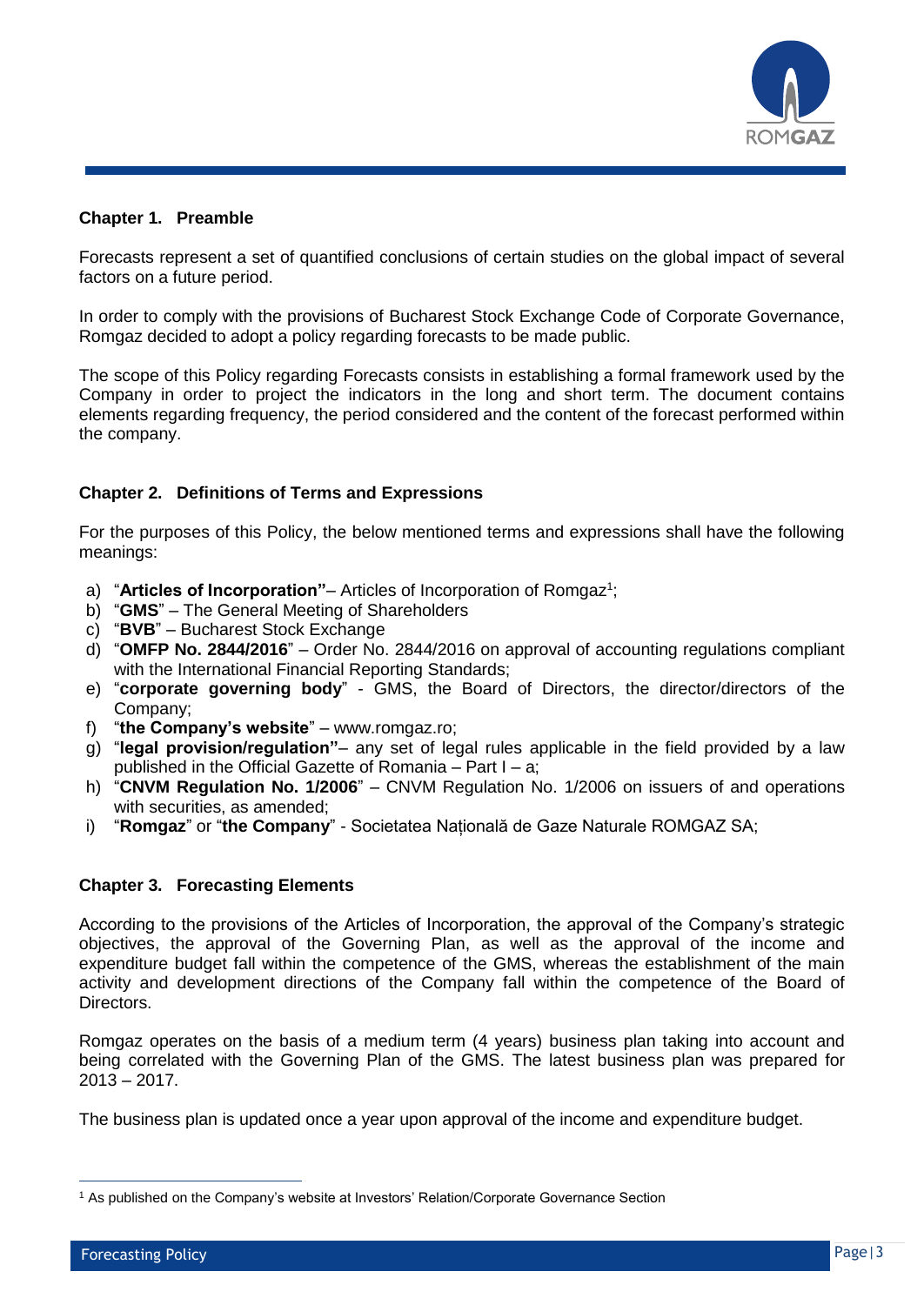

In accordance with the provisions of the business plan developed within the company, the Company prepares the annual income and expenditure budget that is submitted to the Board of Directors' endorsement and to the GMS' approval as according to the legal provisions.

The annual income and expenditure budget substantiates the level of the indicators according to the legal provisions applicable for the respective financial year and it is accompanied by a forecast of the indicators for the subsequent 2 (two) years.

The draft budget (income and expenditures), as well as aspects regarding the priority directions of the investment program for the current year are published on the Company's website, within the documents related to the GMS' meeting where the draft budget is submitted for approval.

The other substantiation annexes of the income and expenditure budget<sup>2</sup> are not published, but they can be consulted by the Company's shareholders both in English and Romanian at Romgaz headquarters. Also, the Company's shareholders may address questions in writing, both in Romanian and in English, regarding the items of the GMS' Agenda and, implicitly, of the income and expenditure budget, whenever it is included in the Agenda of the GMS.

The forecast of indicators for the next two (2) years following the year the annual income and expenditure budget was prepared for is updated in accordance with the law in force upon elaborating the budgets related to these years.

These projections or estimations regarding the Company's activity shall subscribe the objectives and strategy established by the Board of Directors and shall rely on the most recent variables available on macro, sectorial and company level.

Here are a few examples of such variables, highly important for the Company:

- Macro-economic variables (consumer price indices, inflation);
- Objectives, strategies, policies and governmental programs for the energy system;
- Natural Gas delivery price;
- Consumption of natural gas and electricity estimated on national level;
- Fiscal regulations (general or specific in the energy field) which have a significant impact on the Company's performance.

Furthermore, the executive management monthly monitors the performance of the budget for the current year, for the purpose of analysing the actual performance as compared to the current year budget and, implicitly, assessing achievement of objectives, but also initiating actions, if negative deviations occur.

During this monitoring process, the Company takes into account the financial statements recorded from the beginning of the financial year as well as the forecasts for the rest of the year. The results of this process are strictly for internal use of the Board of Directors' management.

In case of any modifications with a significant impact on the forecast results, the new assumptions shall be made public in the Company's reports.

 $\overline{a}$ 

<sup>&</sup>lt;sup>2</sup> These annexes are: Annex 2 Specification of economic-financial indicators as provided in the income and expenditure budget and their quarterly allocation; Annex 3 Degree of total income achievement; Annex 4 Investment, equipment and financing sources Program and Annex 5 Improvement measures of gross result and reduction of outstanding payments